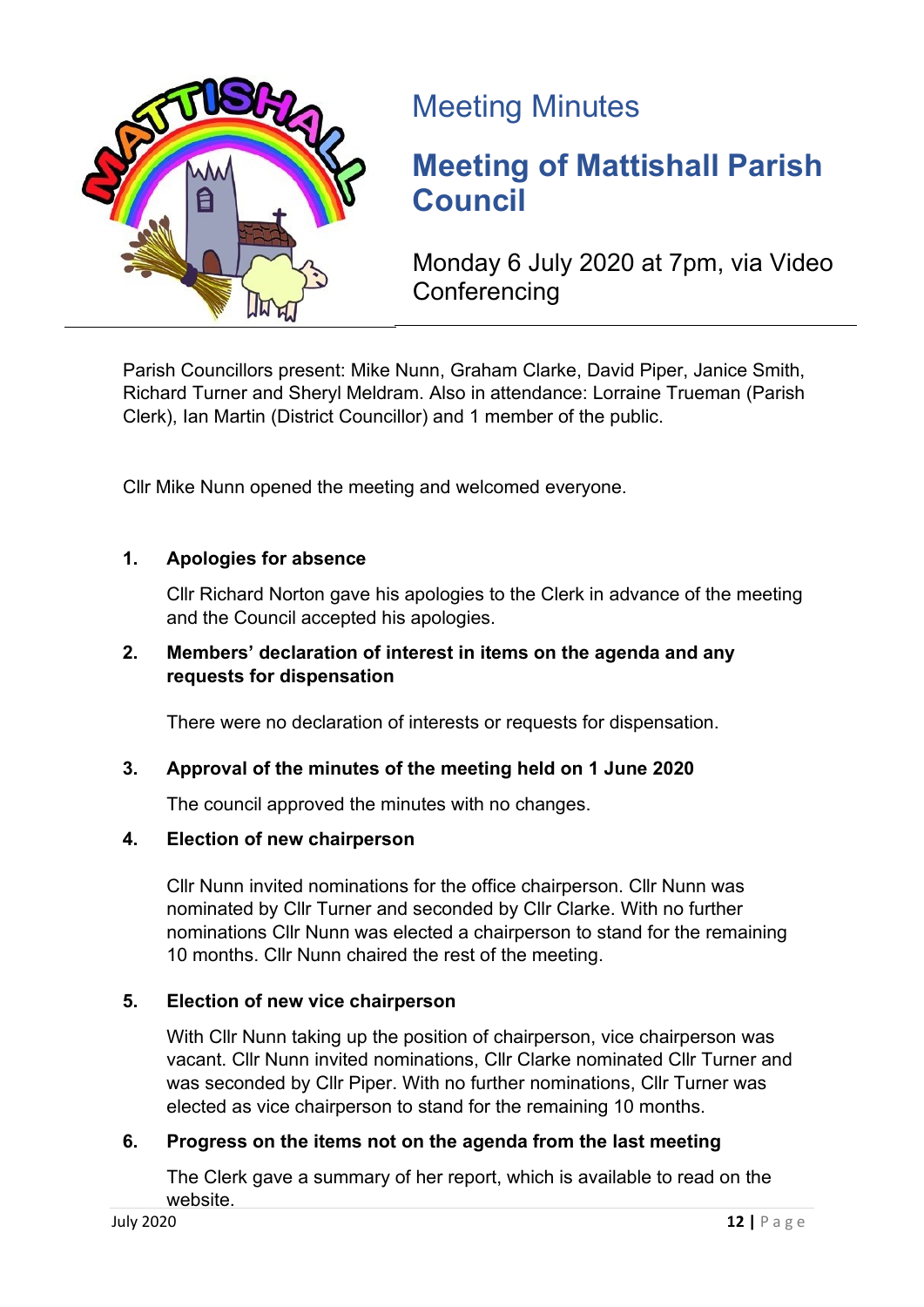## **7. Open forum for Public Participation: an opportunity to hear from the public**

A member of the public spoke about concerns regarding planning application 3PL/2020/0477/HOU.

District Councillor, Ian Martin, spoke about the importance of encouraging people back into the towns and the review of local plans. He also advised that Breckland planning meetings are taking place virtually.

The member of the public left the meeting.

## **8. Planning matters**

## **8.1. Results of applications (decisions taken by Breckland Council)**

3PL/2020/0178/HOU – 29 South Green. Proposed two storey side extension with front and rear dormer windows. Re-roofing and new porch to front. Demolition of existing garage, erection of single storey extension forming enlarged lounge and kitchen, new annex and garage. Approved.

3PL/2020/0383/HOU – Ashleigh, 117 Dereham Road. Single Storey Extension to Front, Side and Rear of Existing Bungalow. Approved.

3PL/2020/0466/F – Summer Meadow, Mill road. Refused.

#### **8.2. Planning application comments sent to Breckland Council prior to July meeting**

3PL/2020/0462/F – Land south of Dereham Road.

HOU 1 Size of development. The size of this development is too large and not appropriate to the size of the village. Based on completions and commitments to date, Mattishall has fulfilled its minimum housing allocation of 141 dwellings prior to 2036 and, has no requirement for affordable housing.

HOU 3 Affordable housing. 25% affordable housing is being proposed i.e.: 12 homes. An application to reduce the number of affordable properties below the original 40% was refused.

HOU 4 Complement and enhance existing character of the village. This proposed development, although now modified, will be noticeable on entering a village of different styles of properties.

ENV 2 Important views and vistas. In the Mattishall Neighbourhood plan, it was noted that, the approach from Dereham is listed as one of three. At the appeal, the inspector commented that the development would harm the character of the area would conflict with the MNP policy ENV2.

ENV 5 Distinct villages. Villages need to be kept separate and, therefore need to have green space between them. We object to building on farmland because in the future out of the EU, farmland will be needed for producing arable and livestock.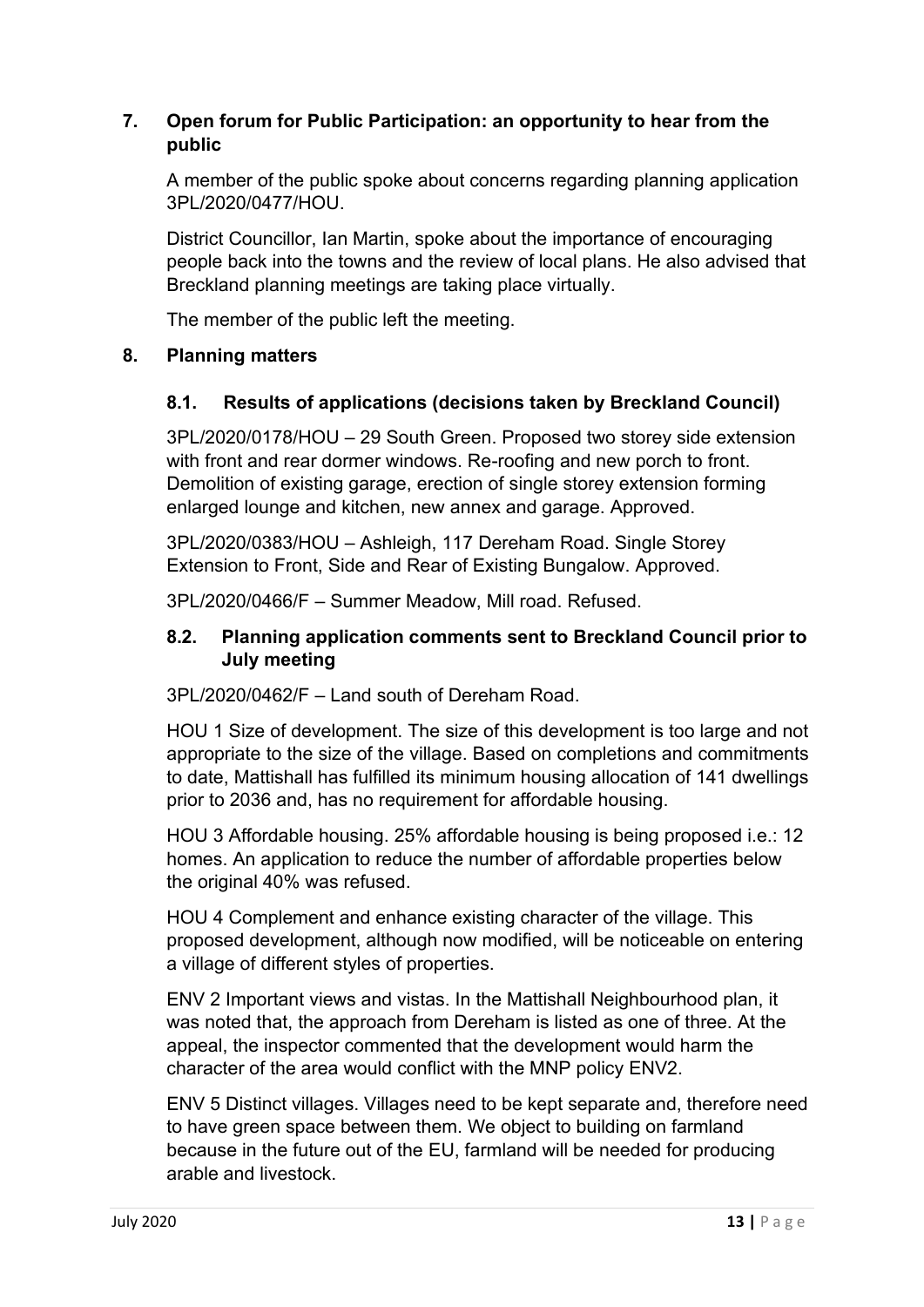TRA 1 Safe and sustainable transport. The development will be over 1km from the main village. This will ultimately mean an influx of vehicles into a congested, at times, centre of the village, which has inadequate parking facilities, a medical centre that is oversubscribed and a small school. The infrastructure of the village would not be able to support a development of this size.

HOU 6 Affordable Housing. Paragraph 3.53, the report recommends 25% affordable housing. Paragraph 3.57, when considering fractions of 0.5 dwelling, financial sum equivalent will be due payment.

HOU 4 Complement and enhance existing character of the village.

This is a large housing estate with a modern design which will not sit well in the entrance to the village.

TRA 1 The development will be over 1km from the main facilities. Therefore, residents are unlikely to walk, causing more vehicles into an already small congested area. There is no significant parking in the centre of the village. The school and medical centre would not sustain another minimum of 100 residents. We believe that Highways should be consulted in the access to and from the site, due to two blind bends coming from the west with vehicles entering the village at high speeds.

In conclusion, it could be argued that as the Greater Norwich Partnership area, a more sustainable location in relation to employment and, facilities, currently has a land supply well in excess of five years, these houses are not necessary in Mattishall.

3PL/2020/0466/F – Summer Meadow, Mill road.

Table 3.67 the gypsy and traveller topic paper, provides an assessment of existing permitted sites, where there is need arising for additional pitches, and assesses whether they can be expanded. The topic paper considers that the following two sites would be suitable for 1 pitch each. One of those sites is the above application. We as the Parish Council are concerned that this site has contravened planning policy and has already installed four (4) out of seven (7) pitches and four (4) Caravans. We wish it to be noted that grey water is being discharged into a ditch in an adjacent field and, would request some form of enforcement and environmental investigation. Objection.

## **8.3. Report and recommendations on planning applications from the Neighbourhood Plan delivery and monitoring group on new applications:**

3PL/2020/0477/HOU - 34-36 The Old Stables Dereham Road - Construction of detached Cart Shed Garage with first floor storage and associated works.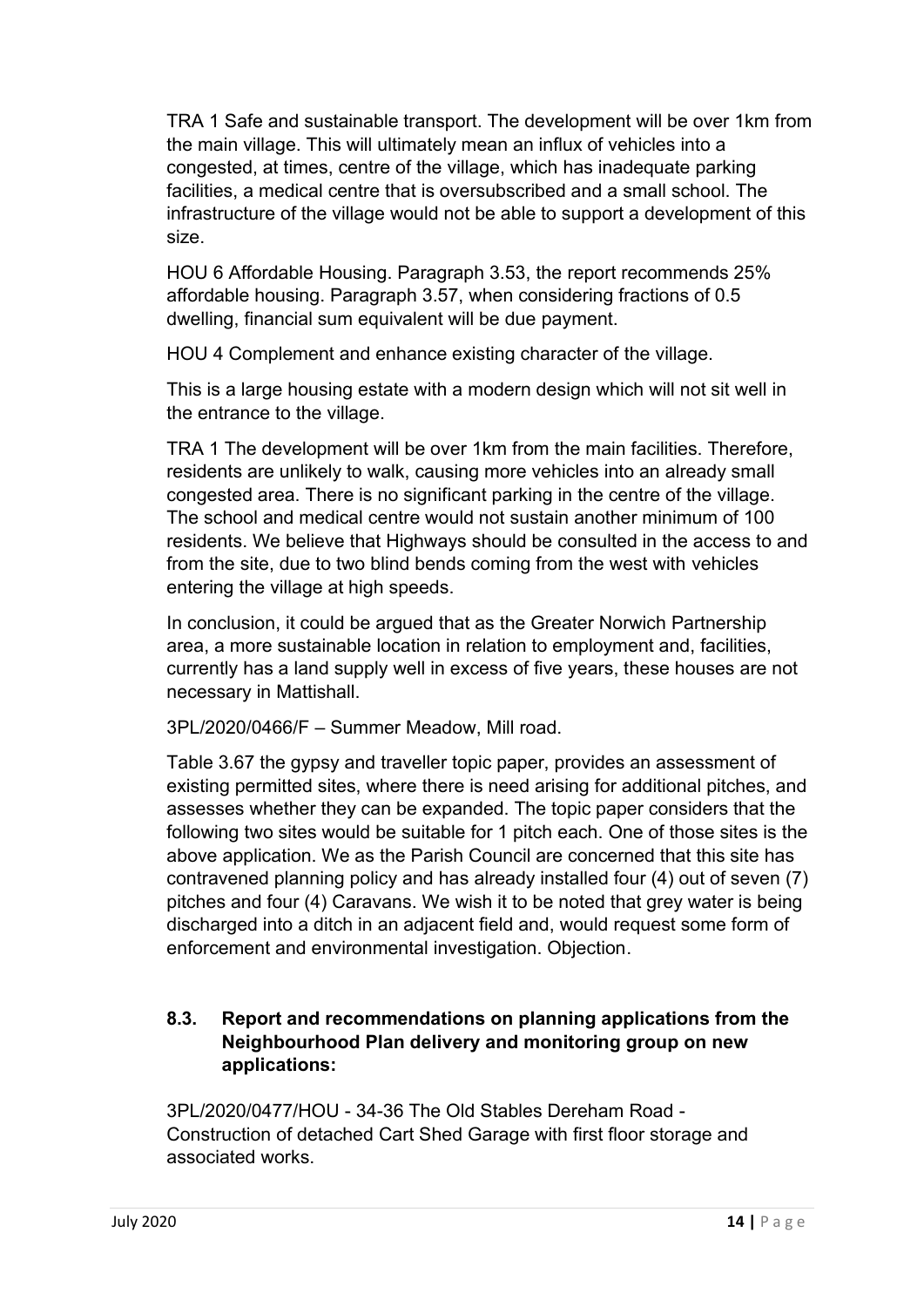The Parish Council objects to this planning application which sits in the centre of Mattishall village within the conservation area.

Reasons for objection: Scale, design and overdevelopment of the site. The design does not respect the character of the village, in particular, the end elevation and mass when viewed from the roadway. All are not in accordance With Policies GEN 1, HOU 4 and COM 03.4 of the Adopted Core Strategy of the Development Plan Document 2009.

The original planning application 3PL/2013/0817/F states "Prior to the first occupation of the development hereby permitted the proposed on-site car parking shall be laid out in accordance with the approved plan and retained thereafter available for that specific use.

Reason: To ensure the permanent availability of the parking/manoeuvring area, in the interests of highway safety. An acceptably worded condition requiring the removal of the caravan prior to the first occupation of the approved dwelling and for the area occupied to by the caravan to be incorporated into the parking area."

The latest plan goes against this and therefore against the highways safety issue the original application supports.

3PL/2020/0601/VAR - Development Site 605237 310880, Gregs Close - Variation of Condition No's 2, 10 & 11 on 3PL/2018/1409/O.

The Parish Council supports the variation: Reserved matters (condition 2) rewording to permit the infrastructure works (subject to design approval) i.e. foul, surface water and power etc. to be installed as part of the precommencement works. Reason: To prevent flooding on site in accordance with Policies DC1 and DC3 of the Adopted Core Strategy of the Development Plan Document 2009.

3PL/2020/0607/HOU - Heath Cottage, Heath Road - Proposed 2 story side extension & workshop/store.

The Parish Council has no objection to this application.

## **8.4. Report of action taken on Kensington Forge planning applications 3PL/2017/1112/F & 3DC/2020/0050/DOC.**

The Parish Council sent a letter to Breckland Planning Department raising concerns over this development. Please contact the clerk if you wish to view a copy of this letter.

## **9. Neighbourhood Planning and Monitoring Group**

## **9.1. Members of the Neighbourhood Planning and Monitoring Group**

The council debated the number of members required in this group with planning issues take up the majority of the council's time. It was agreed that this group should consist of 5 permanent members from the parish council but members of the community could be called upon where the councillors thought appropriate.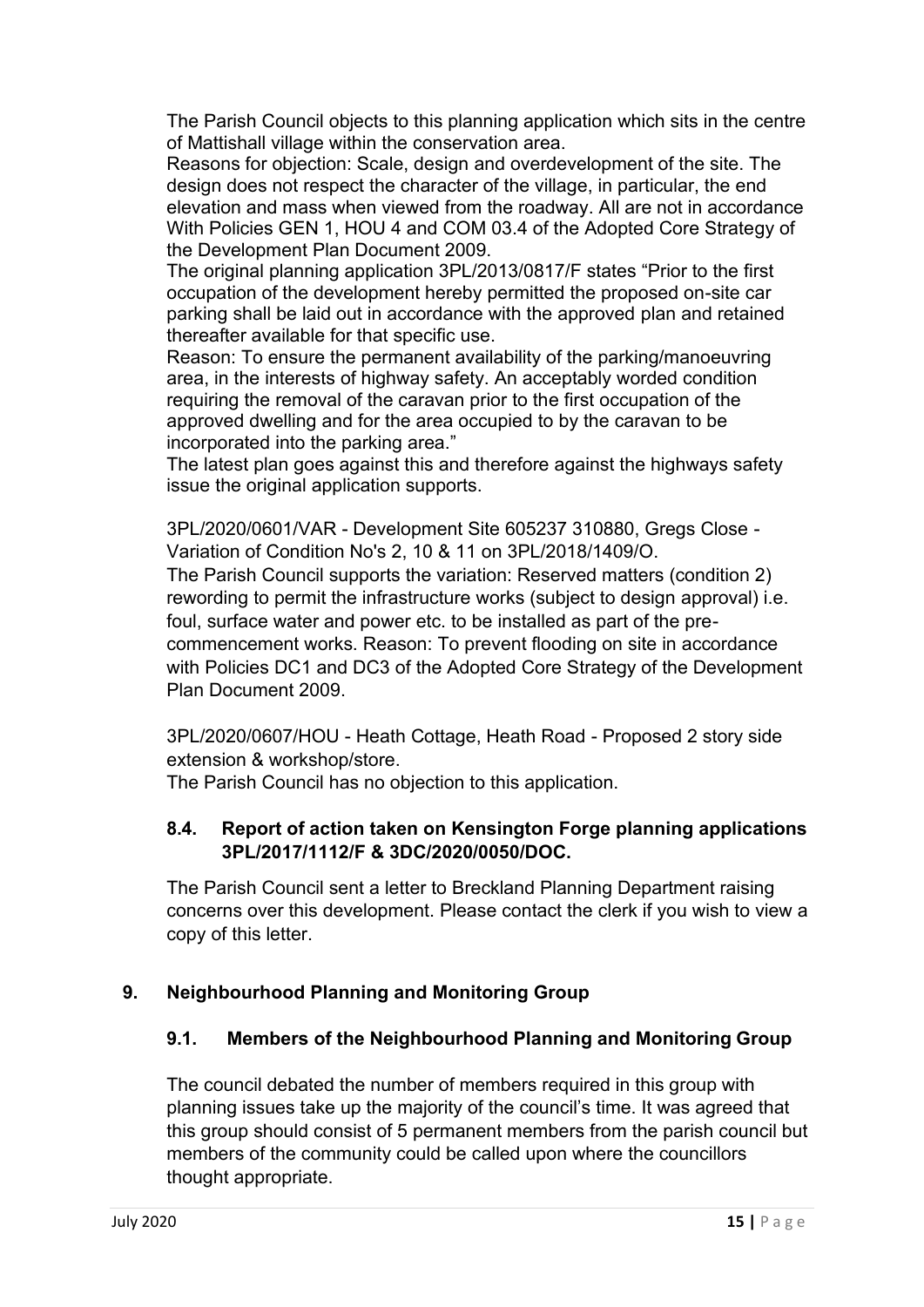It was RESOLVED that the members of the Neighbourhood Planning and Monitoring Group would be Cllrs Piper, Turner, Clarke, Nunn and Norton.

## **9.2. Review of Neighbourhood Planning and Monitoring Group policy**

The newly formed working group would review this together and present any suggested changes to the full council at a future meeting.

District Councillor, Ian Martin, left the meeting.

## **10. Amendments to working groups**

**10.1.** Safer Neighbourhood Action Panel (SNAP) meetings – The Council RESOLVED that Cllr Smith will be the council representative.

**10.2.** Footpath councillor contact – this remains vacant.

## **11. Repairs to churchyard wooden gate (opposite chip shop) and gate posts on Dereham road**

Concerns were raised over the safety aspect of the gate opening onto Church Plain. Cllr Piper will contact the church to discuss placing a padlock on the gate to prevent pedestrians from using this and stepping into the road. The Council APPROVED the quote from Mansfield for the repairs to the gate. Suggestions to move the gate on Dereham Road side away from the road were discussed. Cllr Piper will discuss this with the church.

## **12. Risk assessments**

## **12.1. All Saints Churchyard and Burgh Lane cemetery**

The cemetery working group completed risk assessments during June for All Saints churchyard and Burgh Lane cemetery and shared these documents with the Council ahead of the meeting. It was agreed that 1) Cllrs Piper and Clarke would re-site the Council's garden bin to sit alongside the bin kept at Burgh Lane cemetery and they would move the bench from underneath the plane tree at the memorial garden, 2) the clerk would speak to contractors about repairing the fencing around the cemetery, 3) Cllr Clarke and the clerk would look at repairing the wall at the entrance to the cemetery and 4) the clerk would see if the Highway Rangers could remove the weeds from the wall alongside Dereham Road at All Saints churchyard and arrange for repairs to the seating area around the village sign on Church Plain. It was also noted that some of the trees needed attention, but this would be discussed as part of item 22.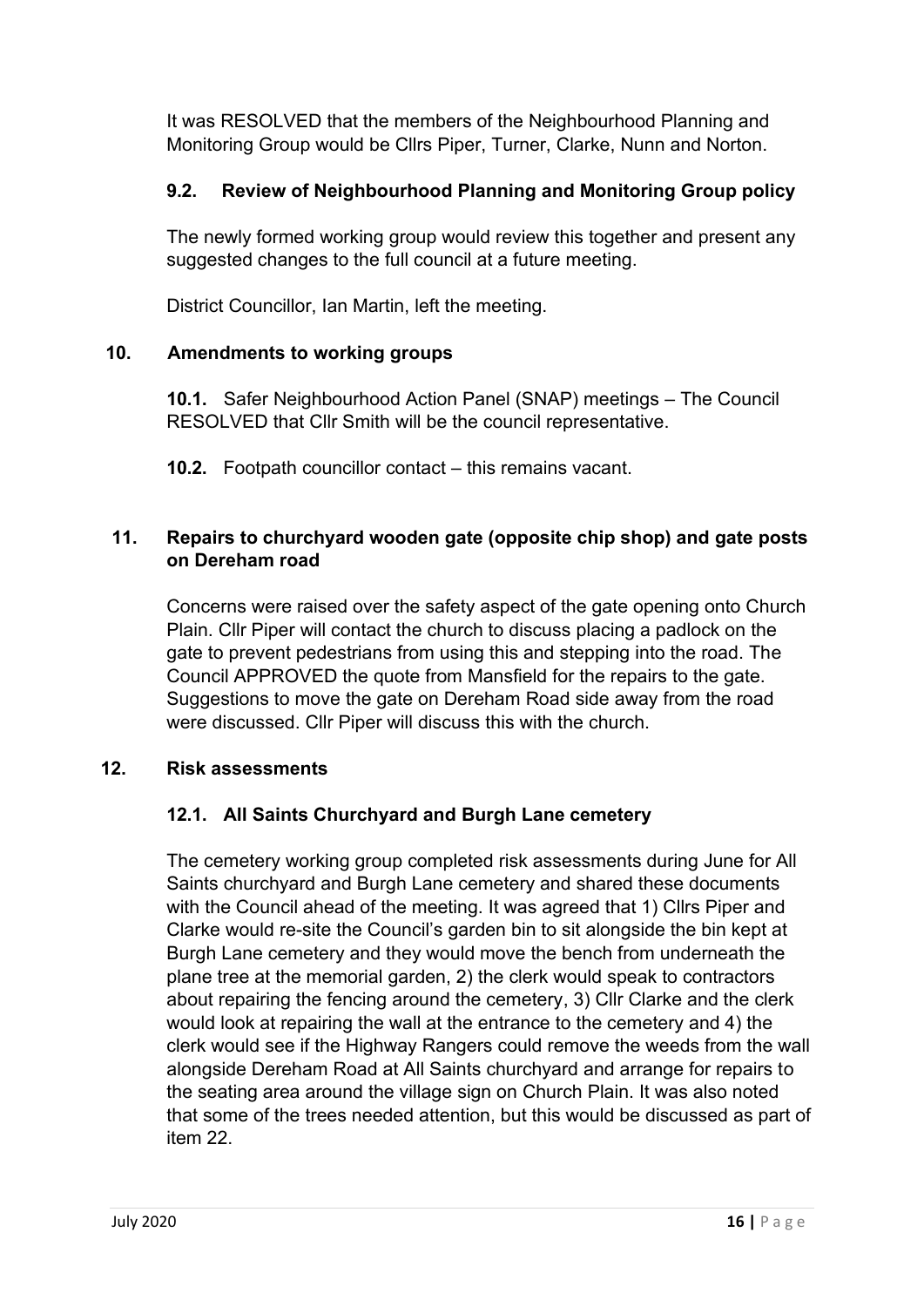## **12.2. Risk assessments for allotments and village green**

The council noted that these needed to be completed soon and the cemetery working group would agree dates outside of the meeting.

## **13. VJ Day event due to take place on 15 August**

The council discussed several options but it was agreed that the event could not go ahead on 15 August as planned due to current legislation and there being no indication from the government if legislation would change sufficiently to make this event viable. It was agreed that the clerk would arrange for poppy wreaths to be laid on the war graves at Burgh Lane cemetery and at the war memorial on the village green.

## **14. Reopening of the play area**

The council were keen to open the play area ahead of the summer holidays but felt that they were unable to take the necessary steps to mitigate the risks involved. The councillors reached a unanimous decision to keep the play area closed.

## **15. Donation to Mattishall Sports and Social Club**

The councillors agreed that the clerk should contact the Sports and Social Club to ask for more information.

## **16. Request for dog bin at Orchard Road/Dereham Road junction**

The residents in the surrounding area could not agree the location of the requested bin. Therefore, the Council have decided not to proceed this request any further at this stage.

## **17. Request for dog bin at Walnut Tree Farm**

The resident who requested this had not provided any further information on the siting of the bin. The Council noted that the Walnut Tree Farm did not fall within their jurisdiction and was still maintained by Abel Homes. It was therefore unlikely they would be able to proceed with any request.

## **18. Bid for highways improvement as part of the Parish Partnership Scheme**

The All Saints churchyard wall around the corner of Dereham Road and Mill Street has been damaged numerous time over recent years and the Council agreed to submit a bid to put in some protection. The clerk will work with Cllr Piper to prepare the submission.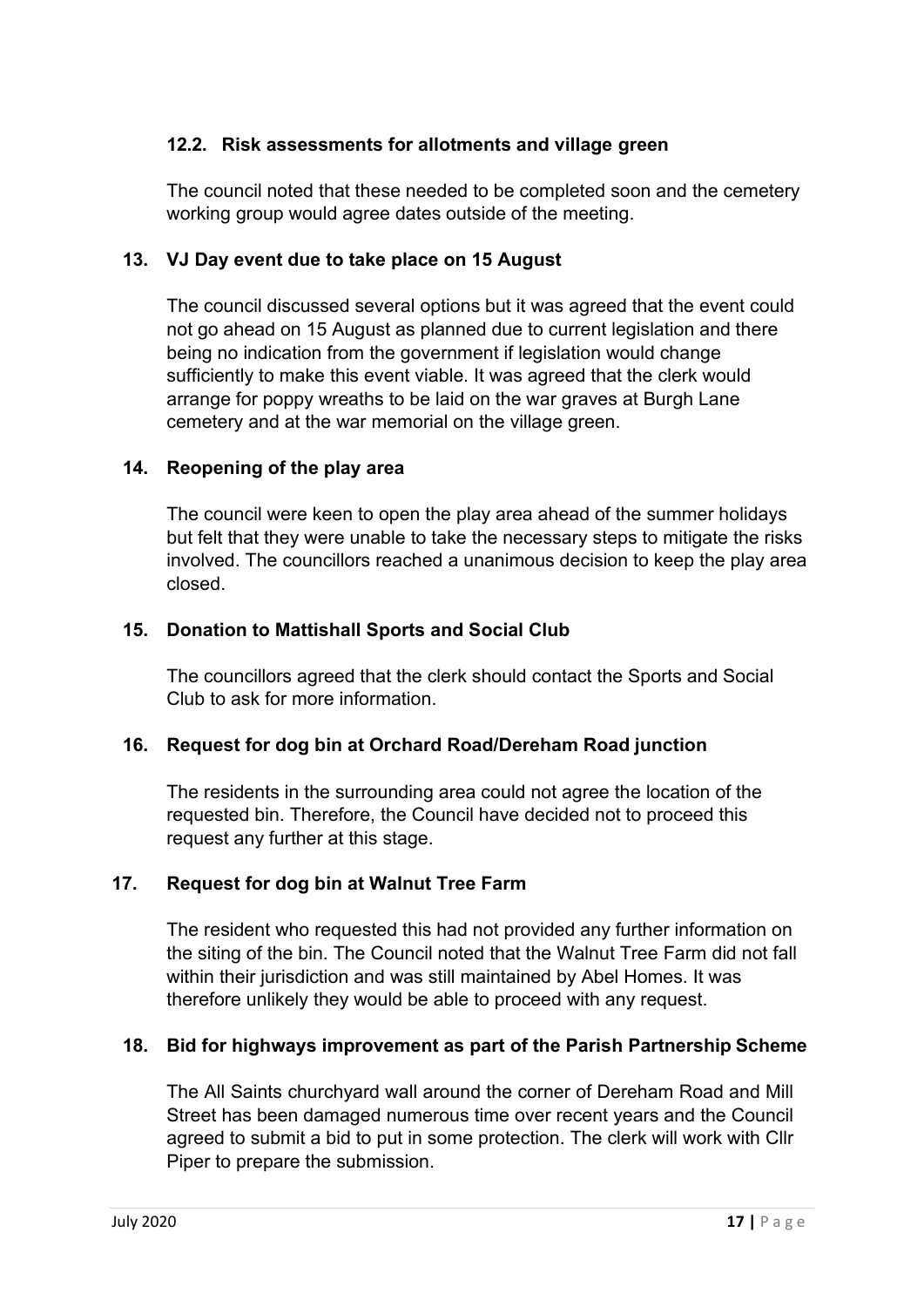## **19. SAM2 (Speed Awareness Messaging sign)**

Cllr Turner provided an update.

#### **20. Finance**

- **20.1.** The Council RESOLVED to approve the payments list.
- **20.2.** The Council reviewed quarter 1 finance
- **20.3.** The Council agreed to add Cllr Clarke to the bank mandate, to create and approve payments and to remove Cllrs Smith and Norton if they were both unable to access internet banking.

#### **21. August meeting**

The Council agreed to hold the next meeting on 3 August. This would be for urgent items only.

#### **22. Tree survey**

The council RESOLVED to go ahead with quote from Treecare Consultants at a cost of £429.

#### **23. Repair to churchyard wall at the corner of Dereham Road and Mill Street**

The council considered the comments from the Diocese and have asked the clerk to contact the insurance company to enable the repair to proceed.

## **24. Items for next meeting agenda (3 August)**

Christmas Tree to be discussed at the September meeting.

The Chairman closed the meeting at 9.53pm.